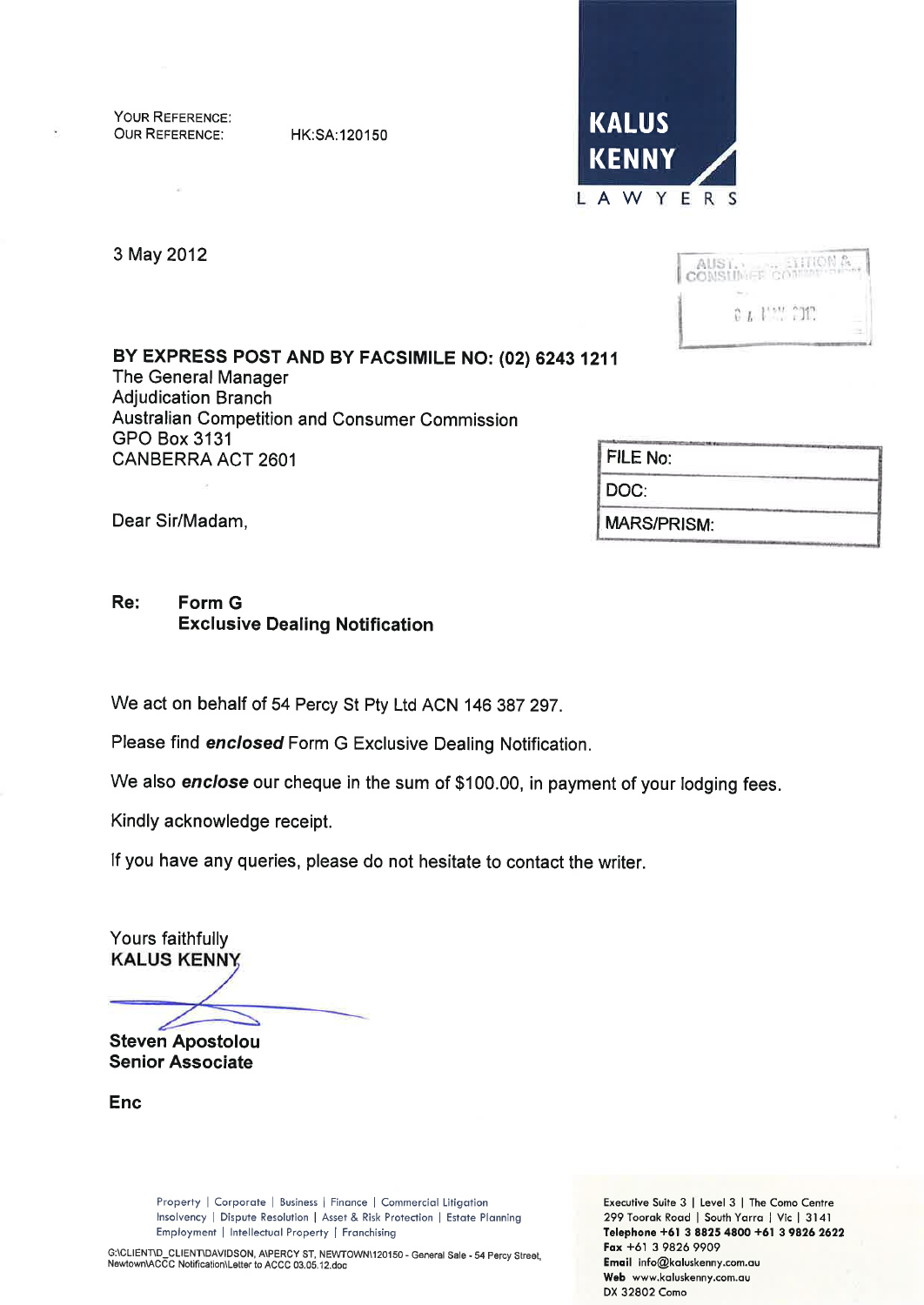# Form G

**Commonwealth of Australia** Competition and Consumer Act 2010 - subsection 93 (1)

## EXCLUSIVE DEALING NOTIFICATION

To the Australian Competition and Consumer Commission:

Notice is hereby given, in accordance with subsection 93 (1) of the Competition and Consumer Act 2010 of particulars of conduct or of proposed conduct of a kind referred to subsections 47 (2), (3), (4), (5), (6), (7), (8) or (9) of that Act in which the person giving notice engages or proposes to engage.

## 1. Applicant

### (a) Name of person giving notice:

54 Percy St Pty Ltd ACN 146 387 297of Level 1, 85 Union Street, Armadale, Victoria, 3143 as the owner of the land to be subdivided ("the Applicant"). N95850

### (b) Short description of business carried on by that person:

The Applicant is the registered proprietor of the land known as 54 Percy Street, Newtown, Victoria, 3220 ("the Land"). The Applicant will carry on the business of developing the Land by subdividing the Land into residential townhouse lots ("the Development") for the proposed marketing and on-sale as "townhouse and land" packages.

#### (c) Address in Australia for service of documents on that person:

Care of Kalus Kenny Lawyers, Suite 3, Level 3 The Como Centre, 299 Toorak Road, South Yarra, Victoria, 3141.

## 2. Notified arrangement

#### (a) Description of the goods or services in relation to the supply or acquisition of which this notice relates:

The Applicant proposes to supply approximately 24 subdivided lots of residential land to consumers, where the land component will be developed, marketed and sold by the Applicant and the buildings (townhouses) to be erected thereon are to be constructed by a registered builder, namely, JG King Project Management Pty Ltd A.C.N. 095 695 079 of Unit 12, 75 Lorimer Street, South Bank, Victoria, 3006 ("the Builder").

#### (b) Description of the conduct or proposed conduct:

The Applicant proposes to subdivide the Land into approximately 24 residential lots to be offered for sale to the public.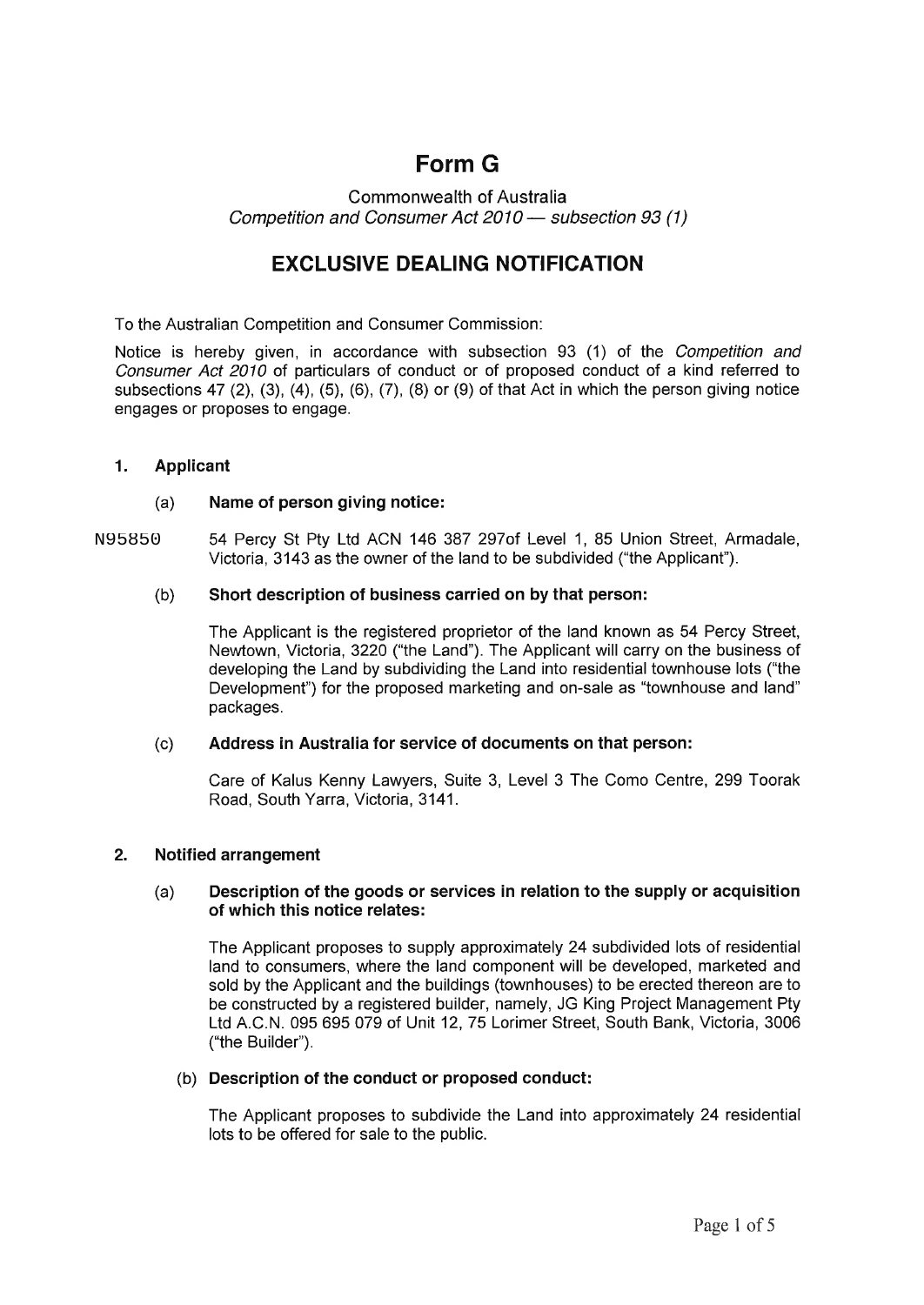It is proposed that consumers will purchase a "townhouse and land" package by purchasing a residential lot from the Applicant and entering into an industry standard domestic building contract with the Builder for the construction of a predetermined range of pre-designed townhouses in accordance with the Planning Permit issued, which design is specific to each subject lot.

The proposed conduct will involve the supply or offer to supply a subdivided residential lot on the Land only if the purchaser, within 10 days of entering into a contract to purchase the subdivided lot, enters into a building contract with the Builder for the construction of the "permitted" townhouse on the lot.

The building contract will be entered into independently of the contract for the sale of the subdivided lot to the purchaser and will be between the purchaser and the Builder.

### 3. Persons, or classes of persons, affected or likely to be affected by the notified conduct

#### (a) Class or classes of persons to which the conduct relates:

Proposed purchasers of residential townhouse lots within the Development.

#### (b) Number of those persons:

- (i) At present time: Nil.
- (ii) Estimated within the next year:24.
- (c) Where number of persons stated in item  $3$  (b) (i) is less than  $50$ , their names and addresses:

Not applicable.

### 4. Public benefit claims

#### Arguments in support of notification: (a)

The proposed conduct will benefit purchasers of lots in the Development, for the following reasons:

(i) Pricing/Cost of Building Works:

The Applicant has worked closely with the Builder to ensure the pricing of the "townhouse and land" packages will be competitive. The Applicant selected the Builder based on pricing, capacity to perform and experience.

Each building contract will be on a fixed cost basis, subject to any variations required or requested by the purchasers.

The volume of construction to be undertaken by the Builder, will produce economies of scale and construction efficiencies, allowing the Builder to offer a reduced price. Accordingly, the pricing to be offered by the Builder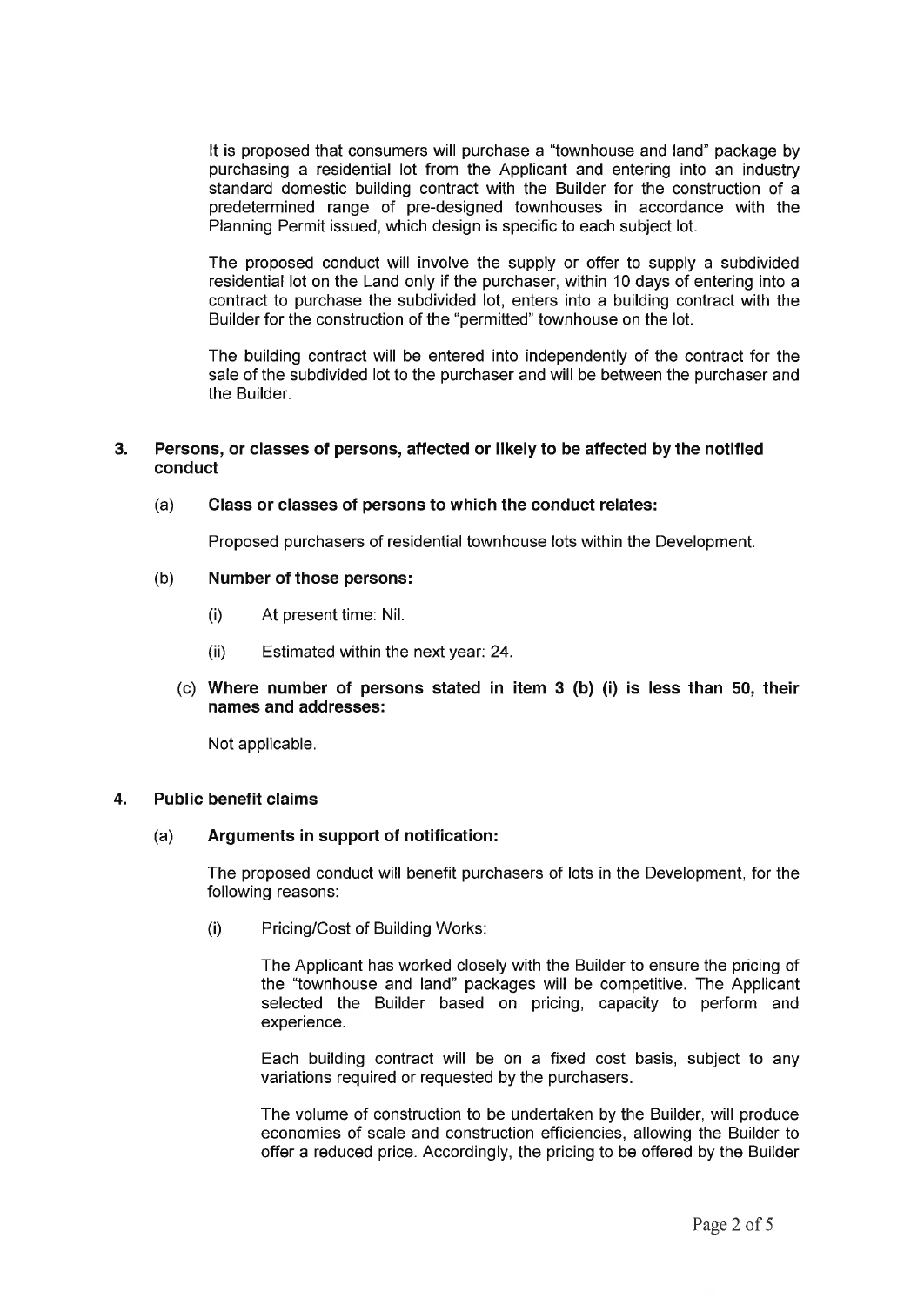is likely to be less than that which would be available from individual builders.

(i) lnfrastructure and Common Area Works:

> lnfrastructure and common area works are required to be carried out prior to, during and after the construction of the townhouses. These infrastructure works would be impossible to manage if more than one builder was on site.

> As the Development will contain common areas and given that party (common) walls will need to be constructed between townhouses, the construction works will need to be carried out in one line and it would be unmanageable if different builders were engaged to carry out the construction works.

> The interaction between buildings, given the party walls, common boundaries, common properties, infrastructure etc. would make it unmanageable to engage more than one builder.

Consistency of Development  $(iii)$ 

> It is important to have consistency and quality of dwelling design, appearance and streetscape and to provide for a desirable localised neighbourhood and environment that enables a purchaser a greater opportunity to maintain the value of the purchaser's investment.

> The Planning Permit issued in relation to the Development is prescriptive as to what may be constructed on each lot, and the selected range of predesigned townhouses will ensure compliance with the requirements of the Planning Permit.

> Certainty of outcome, both in terms of appearance, quality and expediency will be achieved through the nomination of the Builder, who is reputable and experienced.

Other Benefits (iv)

> A purchaser will only be committed under the contract to purchase <sup>a</sup> subdivided lot if it is satisfied with the intended quality, delivery and price of the townhouse to be constructed by the Builder. The design and specifications of the proposed townhouse will be made available to a purchaser before they enter into a contract to purchase a subdivided lot in the Development.

> The Owners Corporation and purchasers will have contractual rights against one builder for any defects or issues (with respect to an individual townhouse, the common area and/or infrastructure works), as opposed to contractual rights against many builders.

> The Builder has specific experience with developments of this kind having previously undertaken a number of similar townhouse developments.

> An alternative means of carrying out the Development would be for the Applicant to engage one builder to construct all townhouses in the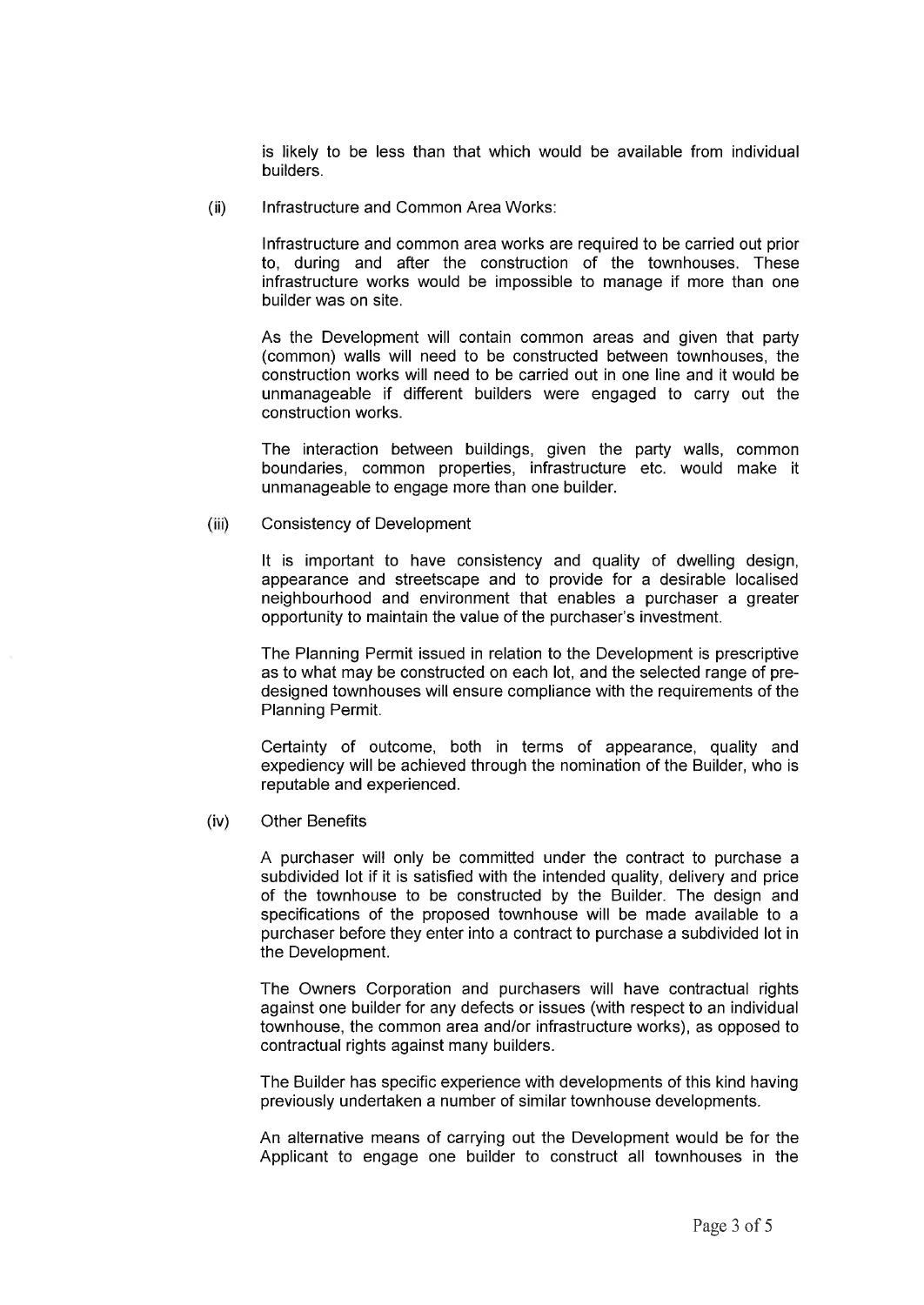Development and sell as a completed product. ln effect this is what is occurring, except that the purchaser of the lot will contract directly with the Builder to carry out construction.

#### (b) Facts and evidence relied upon in support of these claims:

See item 4(a) above.

#### Public detriments 5.

(a) Provide a description of the market(s) in which the goods or services described at 2 (a) are supplied or acquired and other affected markets including: significant suppliers and acquirers; substitutes available for the relevant goods or services; any restriction on the supply or acquisition of the relevant goods or services (for example geographic or legal restrictions):

The market in which the proposed conduct will occur is the market for the acquisition of suburban residential land with the Geelong Metropolitan Area, more particularly, within the City of Greater Geelong and its surrounding geographic areas

#### (b) Detriments to the public resulting or likely to result from the notification, in particular the likely effect of the notified conduct on the prices of the goods or services described at 2 (a) above and the prices of goods or services in other affected markets:

No detriments are apparent, save that purchasers of residential lots in the Development will not have a choice of builder and a limited choice (governed by the Planning Permit) in relation to dwelling design.

The purchasers will however have the ability to "shop around" and satisfy themselves that the prices and the products offered are competitive prior to purchasing a subdivided lot in the Development.

The proposed conduct should not be perceived as constraining free market competition amongst builders, as the Applicant engaged the Builder based on pricing, capacity to perform, experience and practical necessities arising from the nature of the Development as attached or semi-detached townhouses.

Given:

- (i) there are a large number of competitors in the residential property market; and
- (ii) the suburban market in the Geelong Metropolitan Area is very competitive;

prospective purchasers are free to purchase land elsewhere, including in areas in close proximity to the Development.

The proposed conduct:

(i) will not substantially lessen competition within the market, given: